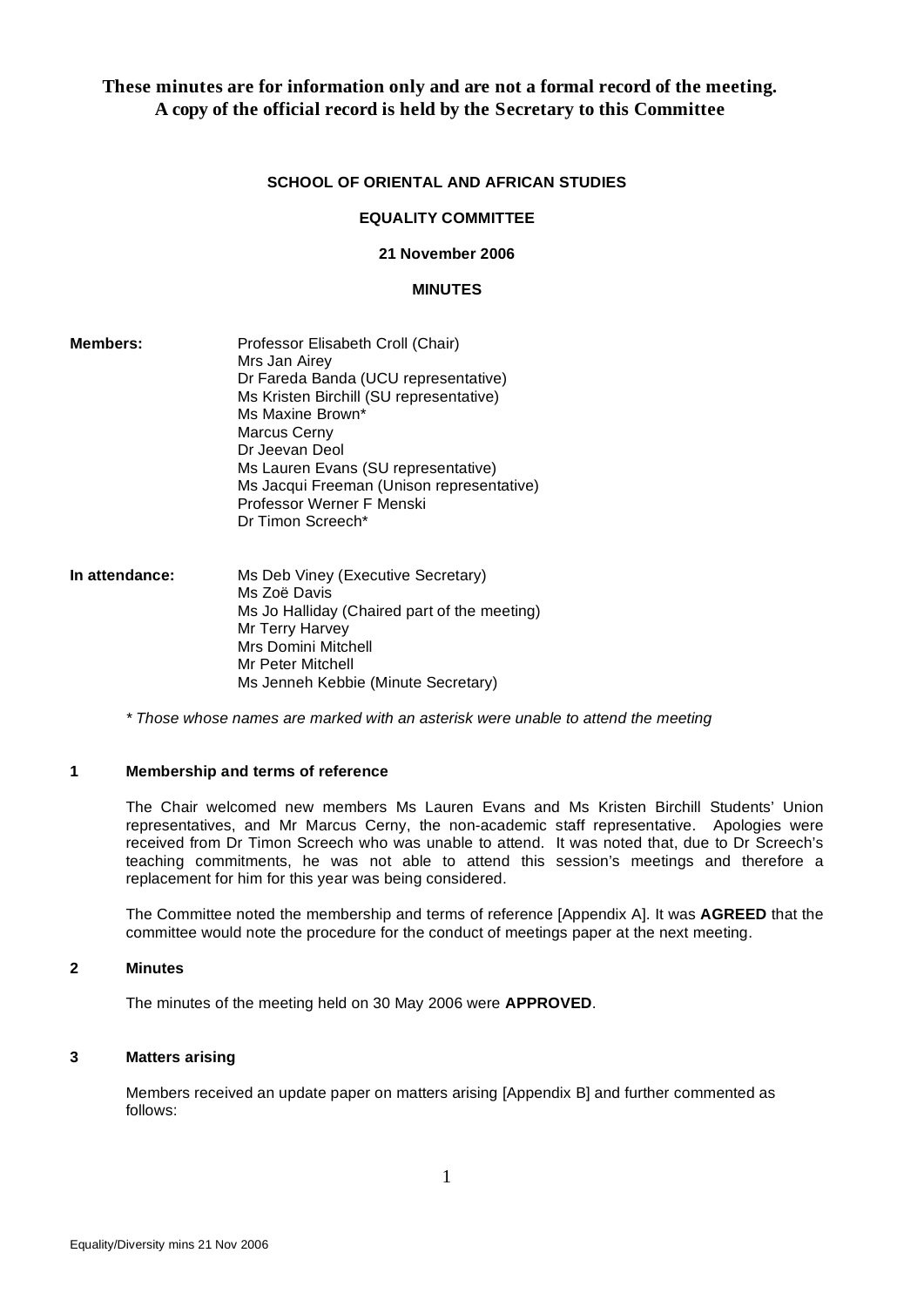# *(ii) Harassment Policies*

The Committee was informed that the School was waiting for the Unions to agree on the final drafting which was still being revised. After agreement with UNISON and UCU and the SU the policies would come back to EC and then to Executive Board and Governing Body.

# *(iii) Race Equality Policy Action Plan*

It was **AGREED** that the revision of the Policy and action plan would be deferred until spring 2007

### **4 Review of previous year's work**

The Diversity Advisor gave a brief report on her work, in 2006-06 and highlighted the following:

- **(i) Disability Equality Week** took place week beginning 9 October 2006 and as discussed later on agenda.
- **(ii) Student Voices event –The** Diversity Advisor had completed a survey which addressed issues that concerned students with disabilities and the main purpose of the event was to identify issues for disabled students within higher education institutions and to provide input from students for the Bloomsbury Disability Equality Schemes;
- **(iii) Disability Equality Scheme (DES)** item to be discussed later on the agenda;
- **(iv) Annual Report to the Governing Body** It was **AGREED** that the Annual Report to the Governing Body would be circulated to members prior to it going to Governing Body for consideration on 15 December 2006. The report would include reports from the survey and stats gathered.

# **5 Academic Promotion**

The Committee considered statistics on Academic Promotion by gender and ethnicity [Appendix C]. Members were concerned that the figures showed that there was an insufficient number of women applying for readership and professor positions and that it would be important to investigate this trend.

Members suggested that it would be important to study the intersection of the figures in 2004/05 of those applying from Senior Lecturer to Reader and that closer investigation on this issue needed to be conducted. It was pointed out that the Reader to professorship figures were ambiguous because very few women were readers. The following recommendations were made:

- (a) Report should show numbers of males and females in each staff group
- (b) Investigate whether there were any reasons preventing women, and ethnic minority groups from applying for promotion
- (c) Rates of success for women and ethnic minorities groups
- (d) Investigate what and whether there are sufficient channels for applications from women and ethnic minorities

The UNISON member stated that it was also evident by the figures that a disproportionate number of staff members of white origin had been successful in their promotions compared with other ethnic groups. The HR Director said that HR would be now be administering and monitoring the Academic Promotions procedure which would allow closer monitoring of the data. He said that reports would be produced on an annual basis and that the results would be relayed to the appropriate committees for further consideration. The process would enable the School to look at existing staff and then be able to identify any difficulties, which would in turn equip the School to make decisions to go forward in particular areas which were underrepresented.

The UNISON member requested that because it was women lecturers who had been underrepresented, they should be invited to comment further on this issue. The UCU member asked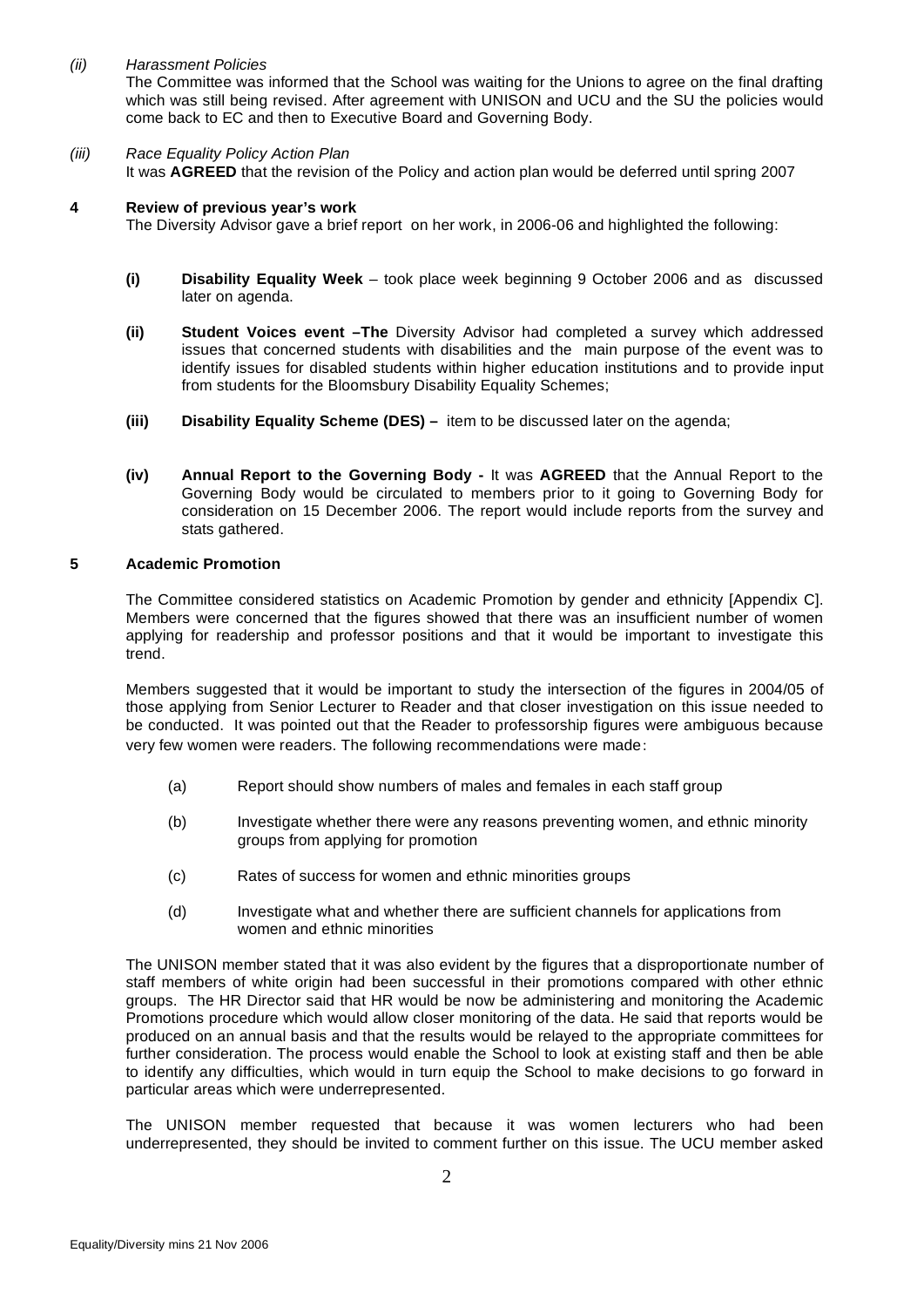for a narrative with regards to these trends. She also stated that the Promotions Committee should have been aware of the figures and that there was dissatisfaction with various procedures of the Promotions Committee itself.

Members also requested greater clarification with regards to the interpretation of the figures presented. It was **AGREED** that a more qualitative narrative would be provided by HR and that a column of figures would be provided which identified more clearly the differing categories. The UCU member recommended that the figures should be prepared into more specific ethnic groups as only four or five categories were represented therefore the figures could be statistically insignificant. The HR Director said that this could present a problem with staff members being easily identified. The Committee **AGREED** that the numbers needed to be comparative in order to understand the table fully.

The Chair asked the Committee for their views on what the next step forward would be in relation to where the report should go. The HR Director said that an annual report would be presented to Committee in the future which would be passed onto the appropriate committee with recommendations and requested that this be carried out in the next session because of time limitations. It was generally felt that the Committee should to look at the data and that it was important that recommendations were made to the School for action.

It was **AGREED** that the figures would be presented at the first Promotion Committee in 2007, with an expression of concern. . It was also **AGREED** that the figures would be amended with regard to how many members of staff held and had applied for particular posts.

# **6 HR Staff Diversity Report**

The Committee considered the Equality and Diversity Staff Report 2005-2006 [Appendix E], from the HR Department. The HR Director pointed out that although the School had been collecting data on staff and had been reporting on this to HESA (Higher Education Statistics Agency), the data had not been routinely analysed and reported locally before, and therefore this was the first report of its kind to be produced at the School. As a result the report this year would contain very little comparative data which members would have to take into consideration. He further added that there were currently large numbers of staff employed on fixed-term, hourly-paid or casual contracts where obtaining the required statistics had proved very difficult. This issue would be addressed in the process of converting those temporary contracts into permanent fractional contracts, so next year's data will be more complete.

The HR Director asked the Committee for comments on the report and the following recommendations were made:

- (i) **Key Data** (page 2), members felt that the presentation of the statistics was difficult to read and therefore it was **AGREED** that the data in this section would be revised, e.g. to show the percentage of staff in each category.
- (ii) **Ethnicity** (page 6), the UCU member said that there appeared to be no instances of ethnic minority members of staff holding top administrative grade positions within the School. However, there were more representatives of ethnic minority staff in clerical grades 4-6 than in Clerical grades 2 and 3. The report also stated that there was greater representation of ethnic minority staff in Academic Related grades 2 and 3 that in grades 4 and 5, whilst there were no ethnic minority staff at the Academic Related 6 grade. The HR Director said that 7.5% of staff chose not to disclose this data.
- (iii) **Grade** (page 8), the HR Director reported that this area had not been analysed fully this year and that the School would shortly be undertaking an institution-wide job evaluation, following which there would be a requirement to undertake an equal pay audit. The UCU and UNISON members queried why the figures relating to grades were not available and asked the HR Director whether it would be possible to produce the figures on this as they would like them available prior to the forthcoming institutional job evaluation. The HR Director said that it may be feasible but added that it could be difficult as the figures changed on a daily basis. It was **AGREED** that the figures would be produced at the next meeting.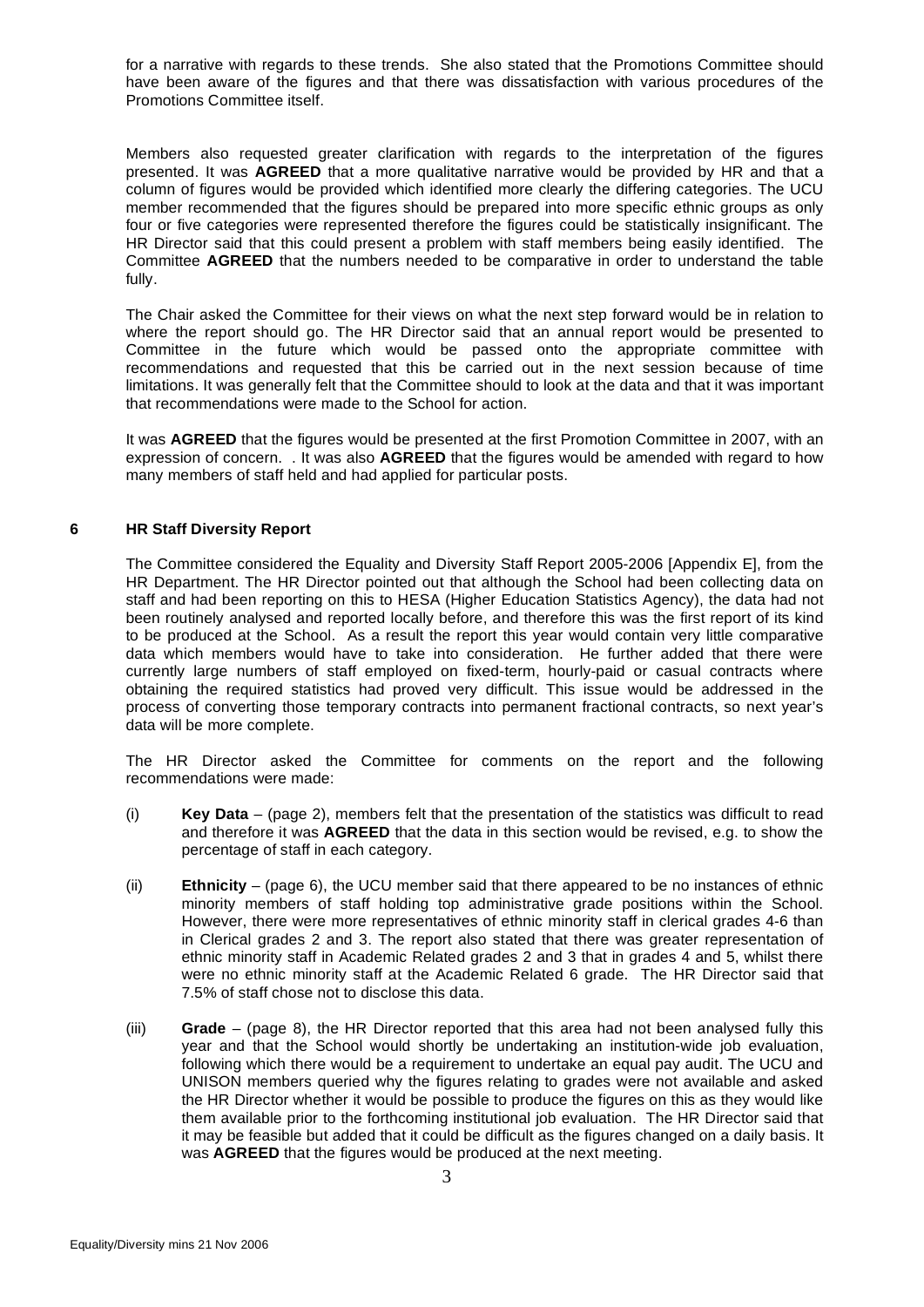(iv) **Recruitment by Ethnicity –** (page 8, 9), the figures showed that the proportion of white applicants increased at each stage of the recruitment process, (53% white applicants, 62% white interviews, and 74% appointments). The UCU members suggested that it would also be important and helpful to receive data on the gender, ethnicity, and intersection i.e. how many BME women applied, together with figures on those with disabilities. Members felt that it was important that cross correlating of data was undertaken in looking at the recruitment process itself. It was **AGREED** that at the next meeting the HR Department would present a report on recruitment by gender and by disability

The HR Director said that in order to address the issues above that they were committed to carrying out the following:

- a) Monitoring data on ethnicity, gender, age, disability. This would be likely to extend to include religious belief, sexual orientation and staff turnover in future years. Data on recruitment would also be monitored.
- b) Policy: the School has published its Race Equality Policy and Action Plan and will also be publishing its Disability Equality Scheme by December 2006.
- c) Equality Impact Assessment: The forthcoming year will see the start of work on the Equality Impact Assessment being initiated whereby all agreed policies, practices and functions at the School will be audited to identify their relevance to discrimination.

The UCU member was concerned with regards to the proposed mandatory equality and diversity training for staff involved in recruitment and selection. She stated that this had been discussed and agreed in previous Equality Committee meetings but had not been actioned. The UNISON member said that it was evident by the figures presented that a disproportionate number of applications of white origin had been successful in their job applications compared with other ethnic groups and recommended that all those involved on the interview panels should attend mandatory equality and diversity training. The Student Disability Advisor asked whether the recruitment factors were in favour of one particular group. The UCU member replied that this may be the case as, in her experience, SOAS requires ethnic minority job applicants to have gained a PhD whilst white applicants were only required to declare that they were either in the process of writing one or were intending to write one. Additionally she felt that perception of SOAS as an employer in the local community was low as there had been few successful job applications for ethnic minorities.

The Chair informed members that the chairs of Recruitment Committees had received equality and diversity training. However, members had yet to do so. Some members suggested that Equality and Diversity training should be compulsory for all staff. However, it was also pointed out that this may prove quite difficult to put into practice.

Members felt that SOAS had a duty to fulfil its commitment to equal opportunities. As the UCU member pointed out, certain departments within the School seemed to bypass the formal recruitment procedure when appointing for certain temporary and part-time positions and therefore applicants were not subjected to the same paper selection process as the rest. The HR Director said that he was now aware of certain issues regarding the recruitment process for some posts and welcomed the recommendations brought forward.

He informed members that he would take these recommendations to the appropriate committees and report back to Equality Committee on their progression. It was **AGREED** that the recommendations would go to Executive Board with the assistance of HR and other appropriate committees i.e. Staffing Committee, and that the outcome of these discussions may influence HR policies on the matter. The report would then go on to Governing Body.

The Committee suggested the following: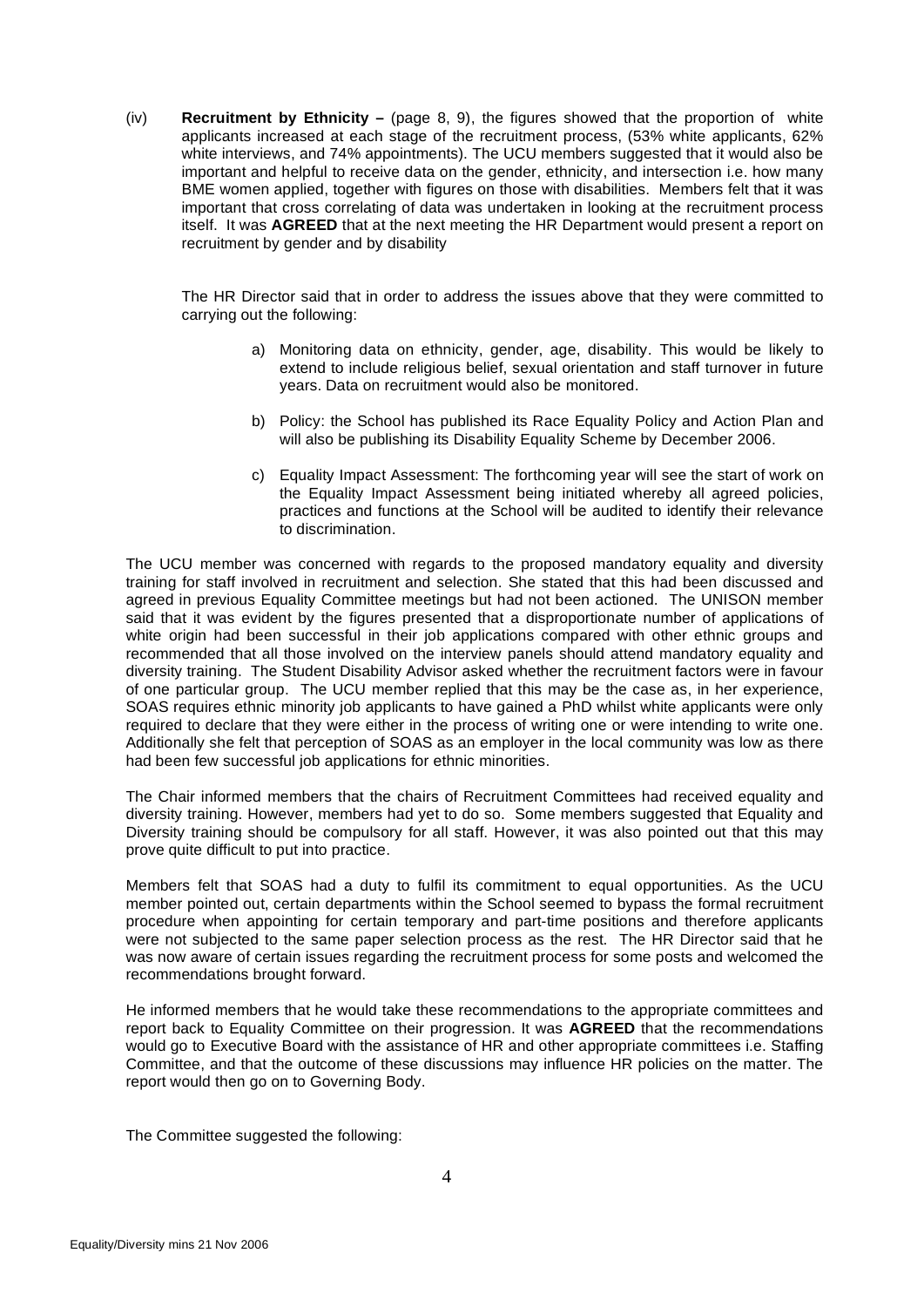- i Targeting of ethnic minorities through relevant advertising which would be determined by the post available.
- ii The Diversity Advisor and HR Manager could give further support
- iii Promotional Audit should be carried out
- iv Staff survey which should include qualitative data from which HR would produce a paper to GB

The Chair thanked HR for the work done.

# **7 Disability Equality Scheme (DES)**

The Committee considered the first draft action plans for the DES from the Diversity Advisor [Appendices F, G, H, I, J, K, L]. She informed members that the actions plans had been developed with the involvement of disabled staff and disabled students in the Students Voices event who were recruited from SOAS itself and two other members of the Bloomsbury Colleges, i.e. the Institute of Education and Birkbeck College. The School was obliged by law to have the DES and Action Plans available by 4 December 2006. She reported that the first drafts had now been amended after consultation with heads of departments and that the second drafts would go to Executive Board and that they would also be circulated to Equality Committee. It was pointed out that the SU section of the DES had been omitted as the SU are not officially part of the School's structure and therefore cannot be included within the action plan.

It was reported that a revised Students Voices document would be made available on the equality and diversity website which will reflect the issues more accurately. The Student Disability Advisor said that staff with disabilities did not have an incentive to declare their disability and therefore were not aware of the advantages that might be available to them by doing so. The Diversity Advisor said that it was important that the forthcoming Staff Diversity Survey explicitly categorised varying disabilities and that it would also be valuable to stress the benefits of declaring a disability. The HR Director further commented that they were in the process of changing the way job applications were set out and that clarifying the benefits and possible resources would be important. It was pointed out that some staff members may be concerned that by disclosing they would be officially registered as having a disability, which is not correct. The HR Department would be aiming for the 'two ticks' standard.

The HR Director stated that this would mean that it would become policy to offer an interview during the short listing procedure where it was felt that an applicant with disabilities had met the minimum requirement. Also further support whilst in post would also be offered.

It was **AGREED** that the DES would go to EB on 27 November 2006 and then onto GB on 15 December 2006. It was also **AGREED** that the DES would be publicised and actioned by the Disability Liaison Group.

# **8 Equal Opportunities Questionnaire Autumn 2005**

The Committee considered the analysis from the Equal Opportunities Questionnaire 2005 [Appendix M]. It was **AGREED** that whilst some points from the survey were noted by the Committee, members felt that extreme care should be exercised when taking the figures into account. Members also expressed concern that this survey was now the second activity survey within a year that had been conducted with regards to equality which had been unsatisfactory, with no clear, substantial data that could be used by the School on which to go forward.

### **9 Faith facilities**

The Diversity Advisor reported that she had proposed a report on this issue and that she would be meeting with the Director and Principal and representatives of faith groups in the coming weeks. She added that it had proved quite problematic in identifying additional space which was not allocated to the teaching timetable. The Committee agreed that it was important issue for the School to try and meet the needs of those requesting prayer spaces. The report would be available to members on requested to the Diversity Advisor.

### **10 Childcare Provision - Staff**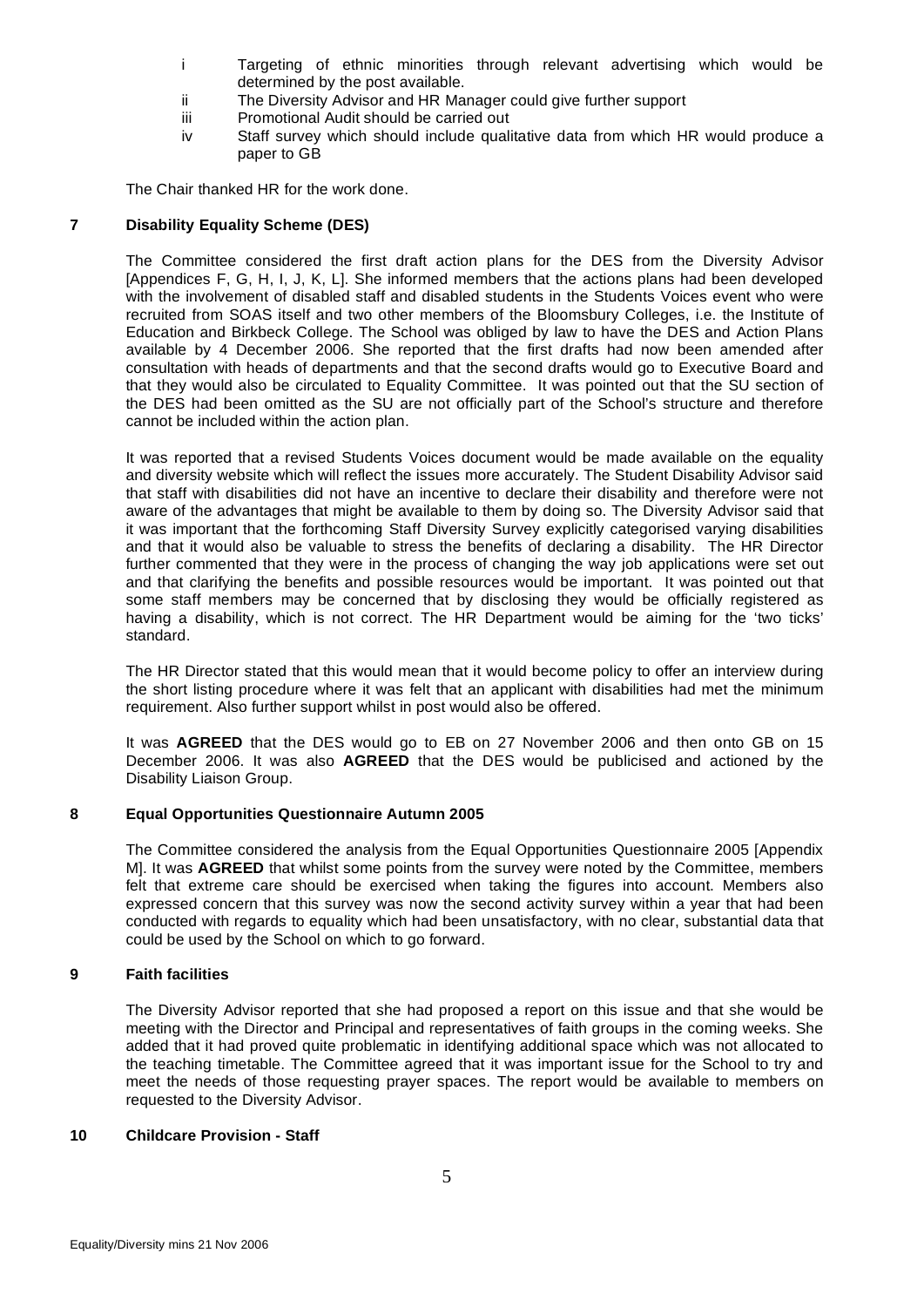The Committee received the Childcare Survey 2006 results [Appendix N] and the proposed Childcare Policy 2006 – 2007 [Appendix O], from the HR department. The HR Manager reported that 87% of the respondents felt that the current childcare provision offered by the School was inadequate. 66% of staff would like the opportunity to purchase childcare vouchers and 92% of the respondents found that holiday or half-term periods were the most difficult where childcare was concerned. She also reported that the majority of respondents preferred nursery type provision. However, the School did not have the resources to provide this facility.

Members considered the Childcare Policy 2006-2007 and requested clarification on the breakdown of all the options available to staff of different categories i.e. clerical/administrative and academics. The HR Manager said that the applicants for the grant scheme must have passed their probationary period and be the parent or legal guardian of the child (up to the age of 5).If both parents work at SOAS, only one would be able to receive the payment. Some members were concerned that this represented an inequality as some members of staff were on probation for longer periods than others and therefore felt that certain parameters needed to be established. They also felt that the age limit of 5 years was a disadvantage to lower tax bracket members of staff, since the higher tax bracket scheme runs up to age 16.

The applicant for the Childcare Voucher scheme must be the parent or legal guardian of the child (up to the age of 15 if able-bodied or 16 if disabled). Applicants would be obliged to commit to the scheme for a minimum of twelve months, as required by the Inland Revenue, unless there was a material change in personal circumstances. The scheme would be available to all, though may favour those who fall in the higher rate tax bracket.

Members felt that it was important to make explicit in the policy that the voucher scheme together with the ACCOR scheme would be available for those in the lower rate tax bracket together with the current £25 per week. However, this would not be available to the members of staff who fall within the higher tax bracket (40% and over). This goes some way to addressing the inequality.

The HR Director said that if the age limit in both schemes went up to the age of 15 more significant funds would be required from the School and this could prove difficult to secure. The HR Director said that at present a maximum of 50 members of staff could access the current funds of £14,000 per annum.

It was **AGREED** that HR would put forward a paper to the Resources Committee, asking them to consider increasing the Childcare budget.

### **11 Childcare - Students**

The SU tabled a paper which highlighted the lack of student childcare provision which they felt had not been adequately addressed by the School since it was first campaigned for in 1977. They proposed a student survey in order to establish whether there would be sufficient demand for student child care provision amongst the student body and it was **AGREED** that the SU would collaborate with the Diversity Advisor who could also provide advice on how to proceed with this issue. It was **AGREED** that the Diversity Advisor would explore external facilities options together with the cost implications and consult with the Bloomsbury Colleges on this matter and report back to the Committee at the next meeting. The issue of inadequate student childcare facilities also raised the question as to how many students did not apply to SOAS because of the lack of childcare facilities. The SU suggested that although the student and staff childcare facilities were two separate issues both parties could benefit from possible joint discussions on the subject in the future.

# **11 Disability Equality Week**

The Diversity Advisor reported that the launch event had been well received. The main benefit gained from the week was that it had raised the issue of disability in people's minds and highlighted the profile of people with disabilities. The Diversity Advisor and Student Disability Advisor said that lessons had been learned from this first event and recommended that the event should be staged later in the first term as it was felt that the time of this year's event clashed with other events. It would also allow time for more publicity to promote the event in the future.